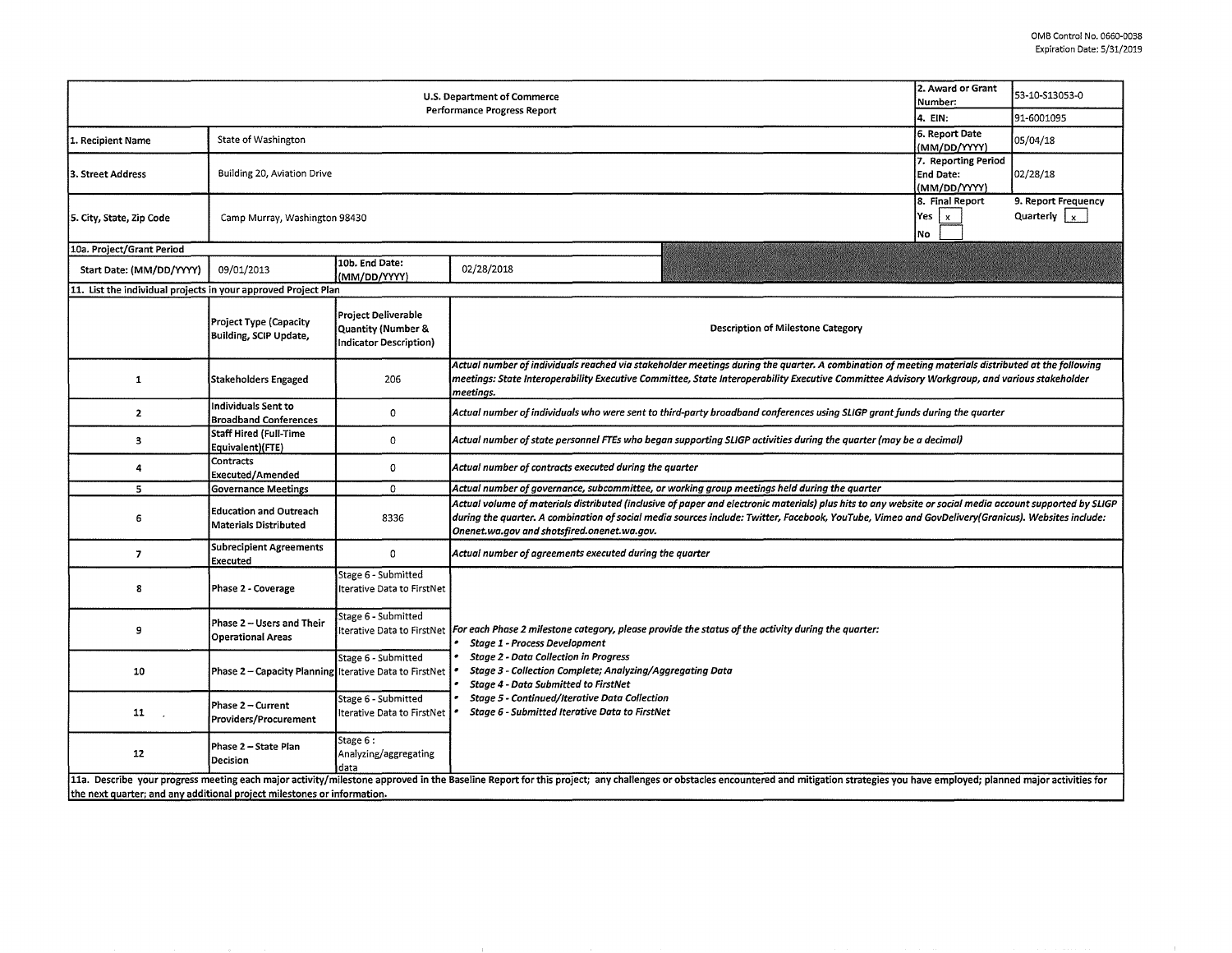## Note: Planned Activities are noted with underline, Accomplishments are noted in bold and are italicized.

-Release video about volunteer fire/EMS and their communication challenges. ACCOMPLISHMENT: Volunteer film is being subtitled for ADA Compliance. When complete, OneNet will prepare a press release, and post the film to the

Continue to develop regional coordination with Oregon and Idaho as it relates to the FirstNet State Plan and coverage on the border areas and develop communication policies and procedures for regional operations. ACCOMPLIS Oregon, Washington, and Idaho have invited other states to discussion groups to develop policies and procedures related to the transition of technologies, and unified application requirements. The workgroup is in the proce potential roadblocks..

-Provided Legislative Updates. Washington's legislative members continue to show interest in developments related to the NPSBN. OneNet staff have met with members in districts and in special meetings involving the House & FirstNet/AT&T/OneNet. ACCOMPLISHMENT: OneNet along with AT&T and FirstNet presented to the Washington Senate Economic Development & International Trade Committee regarding rural broadband.

-Engaged the Technology Services Board (TSB). ACCOMPLISHMENT: Washington OneNet provided a status update to members of the Washington Technology Services Board. The board is comprised of state agency CIOs and CIOs from loc business. The TSB has expressed a desire for regular updates on the buildout and procurement negotiations for FirstNet Built With AT&T.

OneNet, via the SIEC, will start identifying the policies, standards and best practices that should be adopted or enhanced to address data sharing and interoperability on the NPSBN. ACCOMPLISHMENT: OneNet provided an updat the FirstNet Built With AT&T and FirstNet teams to the S/EC. OneNet will continue to staff the SIEC and will focus on developing coordinator best practices and policies to help steer the technical transition.

. Apply for SLIGP 2.0 Grant and determine match funding source. ACCOMPLISHMENT: The Washington Military Department and Washington OneNet completed and submitted the SLIGP 2.0 grant application. The grant was awarded on Mar Washington Military Department as the recipient and Washington OneNet as the subreclpient.

Negotiations with AT&T. ACCOMPLISHMENT: Washington OneNet continues to assist in the negotiations for adding FirstNet Built with AT&T services to the states' NASPO ValuePoint Participating Addendum (PA). The PA is required wireless provider. OneNet is providing subject matter expertise to Washington's Department of Enterprise Services which is tasked with the negotiation.

Develop and execute post decision communication plan. ACCOMPLISHMENT: Upon receipt of the Governors' opt-in letters, FirstNet allowed the Governors and their staff the opportunity to take the lead with the public announcem announcement was disseminated to stakeholders via personal phone calls, website, and social media. Additionally, there are some misunderstandings with stakeholders about next steps after Governor's Opt-in decision. OneNet Services will develop a FAQ for distribution to Washington's public safety stakeholders.

## OTHER Ql8 ACTIVITIES:

- SLIGP 1.0 Close Out. ACCOMPLISHMENT: Washington OneNet is working closely with the Washington Military Department to compile the documentation required by the NTIA and Washington State law to close out the SLIGP 1.0 gran National Presentations. ACCOMPLISHMENT: OneNet staff participated in the International Wireless Communications Expo presenting on the use of social media in emergency response. OneNet also provided a state FirstNet status Governance in a FirstNet world to members of New Mexico's public safety community.

Planned Major Activities for Next Quarter: - Transition to SLIGP 2.0 grant activities

11b. If the project team anticipates requesting any changes to the approved Baseline Report in the next quarter, describe those below. Note that any substantive changes to the Baseline Report must be approved by the Depart Commerce before implementation.

No changes are anticipated.

llc. Provide any other information that would be useful to NTIA as it assesses this project's progress.

N/A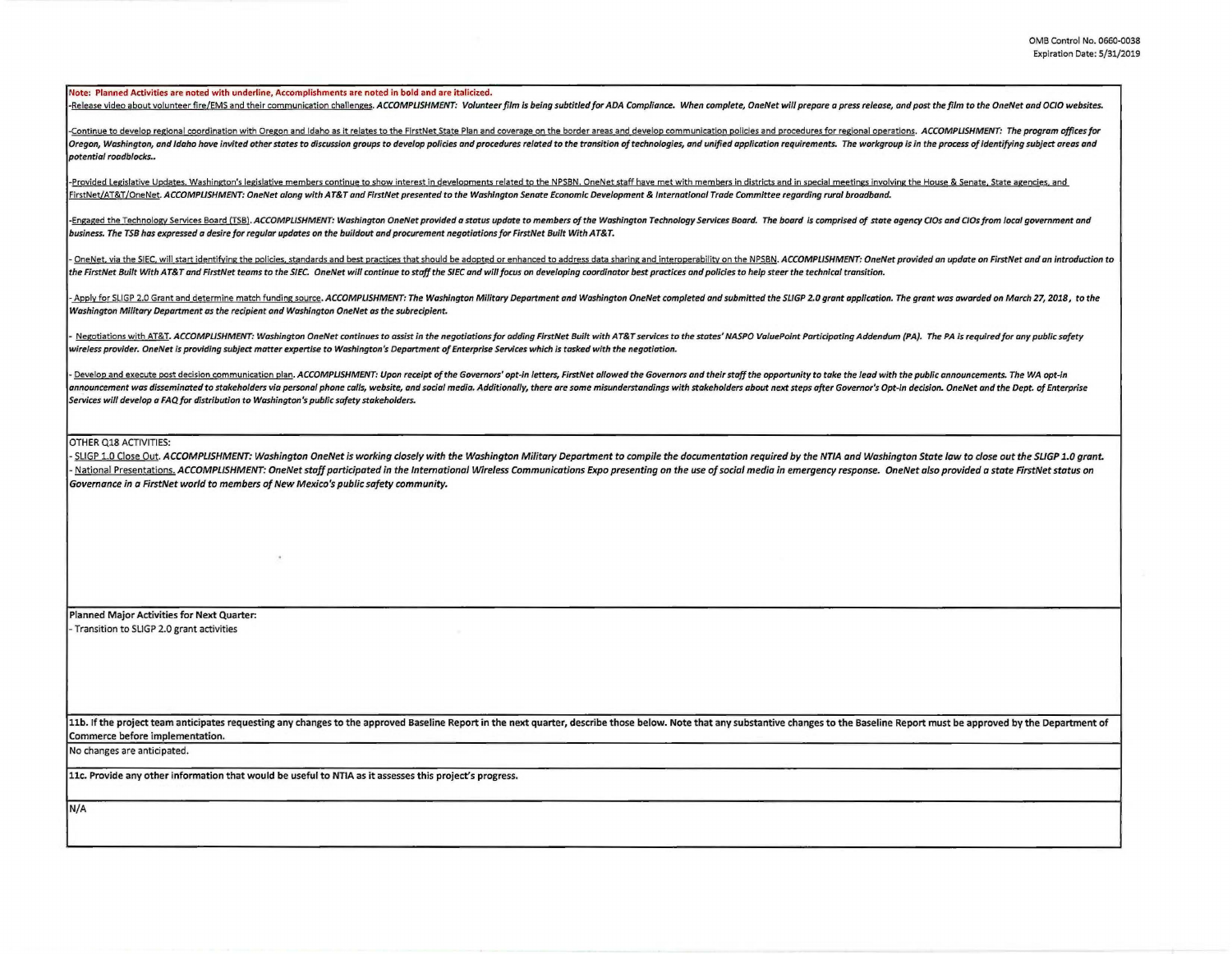## **11d. Describe any success stories or best practices you have identified. Please be as specific as possible.**

The use of video to highlight communication challenges and potential solutions using the NSPBN have been favorably received by stakeholders and the authorizing environment. The result is a better understanding/recognition critical and catastrophic communications and the need to invest in those areas. Continuation of the program is critical to keeping momentum toward future investments.

## **12. Personnel**

**12a. If the project is not fully staffed, describe how any lack of staffing may impact the project's time line and when the project will be fully staffed.** 

| The project is fully staffed.                                                                                                               |                                                                               |  |                                                                                                                                                                    |                                                                |                      |                   |                 |                                         |                                          |  |
|---------------------------------------------------------------------------------------------------------------------------------------------|-------------------------------------------------------------------------------|--|--------------------------------------------------------------------------------------------------------------------------------------------------------------------|----------------------------------------------------------------|----------------------|-------------------|-----------------|-----------------------------------------|------------------------------------------|--|
| 12b. Staffing Table - Please include all staff that have contributed time to the project. Please do not remove individuals from this table. |                                                                               |  |                                                                                                                                                                    |                                                                |                      |                   |                 |                                         |                                          |  |
| Job Title                                                                                                                                   | FTE%                                                                          |  | Project (s) Assigned                                                                                                                                               |                                                                |                      |                   |                 |                                         |                                          |  |
| Senior Program Manager                                                                                                                      | 100                                                                           |  | Provides oversight and management of all SLIGP project activities. Keynotes at events.                                                                             |                                                                |                      |                   |                 |                                         |                                          |  |
| Program Manager                                                                                                                             | 50                                                                            |  | Convenes meeting of advisor work groups and technical workgroups. Speaks at stakeholder meetings. Writes reports.                                                  |                                                                |                      |                   |                 |                                         | No Change                                |  |
| Program Manager/Outreach                                                                                                                    | 0                                                                             |  | Develops Outreach Strategy, designs outreach materials, manages subcontracts with local & non-profit organizations to conduct phase 1 & 2 activities,<br>No Change |                                                                |                      |                   |                 |                                         |                                          |  |
| l Consultant                                                                                                                                |                                                                               |  |                                                                                                                                                                    | speaks at stakeholder associations, meetings, and conferences. |                      |                   |                 |                                         |                                          |  |
| Program Administrator                                                                                                                       | 50                                                                            |  | Coordinates staff travel and meeting logistics, processes agency/grant required documentation.<br>No Change                                                        |                                                                |                      |                   |                 |                                         |                                          |  |
| <b>SWIC</b>                                                                                                                                 | $\Omega$                                                                      |  | Coordinates updates to the SCIP and outreach to existing LMR network managers.<br>No Change                                                                        |                                                                |                      |                   |                 |                                         |                                          |  |
| Grants Program Specialist                                                                                                                   | 25                                                                            |  | Project accounting and reporting<br>No Change                                                                                                                      |                                                                |                      |                   |                 |                                         |                                          |  |
| Consulting Engineer                                                                                                                         | n                                                                             |  | Position will not be filled in Phase 2<br>No Change                                                                                                                |                                                                |                      |                   |                 |                                         |                                          |  |
| 13. Subcontracts (Vendors and/or Subrecipients)                                                                                             |                                                                               |  |                                                                                                                                                                    |                                                                |                      |                   |                 |                                         |                                          |  |
| 13a. Subcontracts Table - Include all subcontractors. The totals from this table must equal the "Subcontracts Total" in Question 14f.       |                                                                               |  |                                                                                                                                                                    |                                                                |                      |                   |                 |                                         |                                          |  |
| Name                                                                                                                                        | <b>Subcontract Purpose</b>                                                    |  | Type<br>(Vendor/Subject.)                                                                                                                                          | RFP/RFQ Issued (Y/N)                                           | Contract<br>Executed | <b>Start Date</b> | <b>End Date</b> | <b>Total Federal Funds</b><br>Allocated | <b>Total Matching Funds</b><br>Allocated |  |
| <b>WSU-DGSS</b>                                                                                                                             | Outreach and Education, Phase 2 Data Collection                               |  | Vendor                                                                                                                                                             | N                                                              | Y                    | 12/20/2014        | 12/31/2017      | \$508,000.00                            |                                          |  |
| <b>IPNWER</b>                                                                                                                               | Outreach and Education                                                        |  | Vendor                                                                                                                                                             | N                                                              | <b>Y</b>             | 12/20/2014        | 12/29/2017      | \$175,000.00                            |                                          |  |
| <b>IESRI</b>                                                                                                                                | Phase II Data collection, Coverage Mapping Tool                               |  | Vendor (changed<br>from Subrecipient)                                                                                                                              | N                                                              | Υ                    | 3/1/2015          | 3/30/2016       | \$42,468.00                             |                                          |  |
| SAAG - Ken Boley                                                                                                                            | Legal Support                                                                 |  | Vendor                                                                                                                                                             | N                                                              | Y                    | 7/14/2014         | 6/30/2017       | \$67,200.00                             | \$67,200.00                              |  |
| Andrea Alexander                                                                                                                            | Outreach and Education - Tribes                                               |  | Vendor                                                                                                                                                             | N                                                              | ٧                    | 1/1/2016          | 12/31/2017      | \$45,000.00                             |                                          |  |
| Jim Pryor                                                                                                                                   | Outreach and Education                                                        |  | Vendor                                                                                                                                                             | N                                                              | Y                    | 1/1/2016          | 12/31/2017      | \$45,000.00                             |                                          |  |
| John DeFeo                                                                                                                                  | Outreach and Education                                                        |  | Vendor                                                                                                                                                             | N                                                              | Υ                    | 1/1/2016          | 12/31/2017      | \$45,000.00                             |                                          |  |
| <b>SAIC</b>                                                                                                                                 | Outreach, Education, Analysis, assistance with<br><b>Governor's Decision.</b> |  | Vendor                                                                                                                                                             | N                                                              | Y                    | 7/1/2017          | 2/28/2018       | \$65,000.00                             |                                          |  |